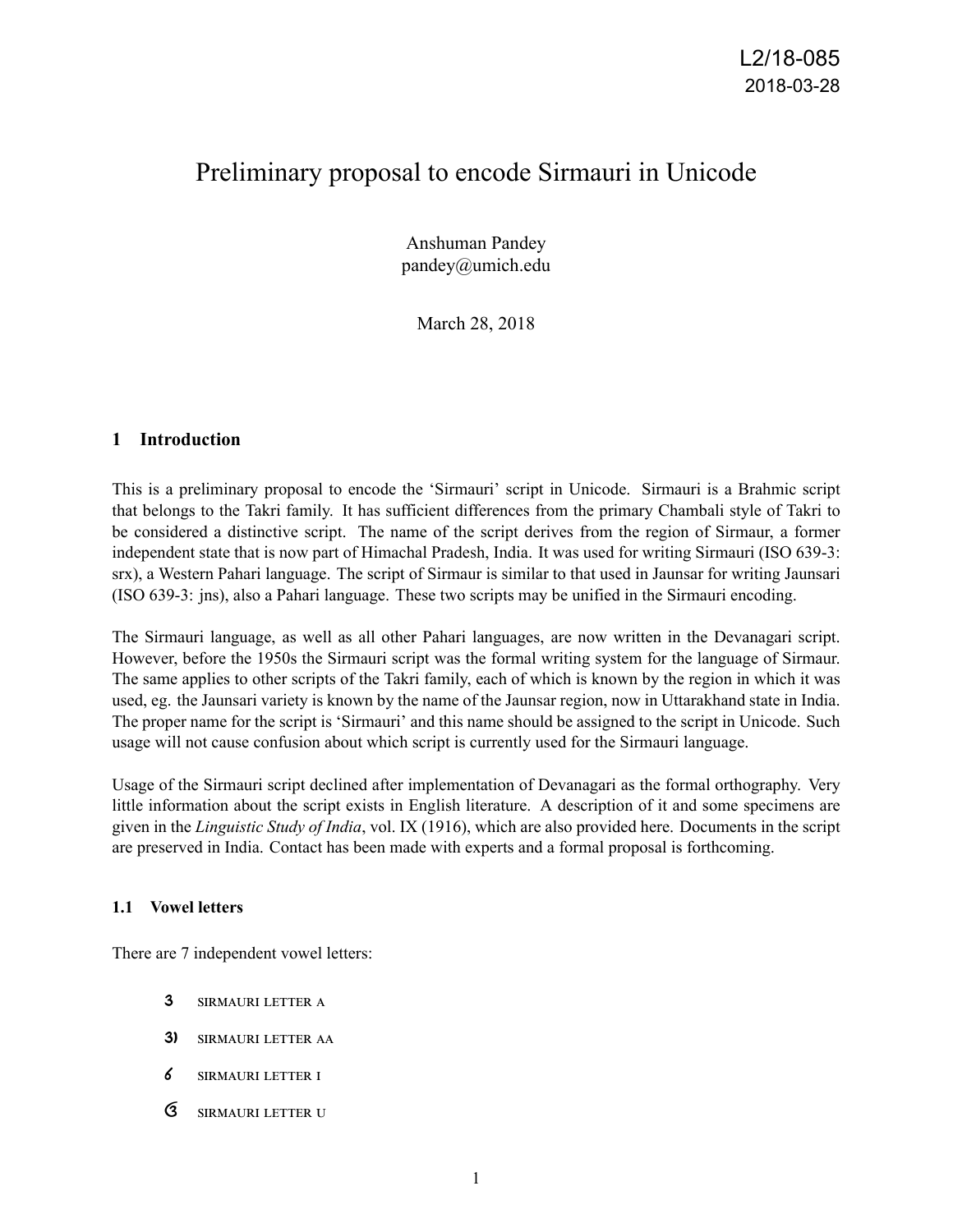- 3 SIRMAURI LETTER E
- 3 SIRMAURI LETTER AI
- 3) SIRMAURI LETTER O

Notes on vowel letters:

- The Sirmauri letter 3 A is unique among related scripts.
- The form 3)) is shown in fig. 3 as a variant of 3) SIRMAURI LETTER AA in the Jaunsari style. It is to be treated as a glyphic variant.
- Distinctive letters do not exist for  $\bar{\iota}$  and  $\bar{\iota}$ . These are represented using 6 SIRMAURI LETTER I and G SIRMAURI LETTER U, respectively.
- The independent forms of *i* and *e* may be written using the letter  $\zeta$  instead of 6 SIRMAURI LETTER I or  $\overline{3}$  SIRMAURI LETTER E (see fig. 1). This letter may be treated as a glyph variant.
- The  $\overline{3}$  sirmauri Letter at is written as  $\delta$  in the Jaunsari style, which may be analyzed as a sequence of 6 SIRMAURI LETTER I and  $\widehat{\circ}$  sirmauri vowel sign E (see fig. 1).

## **1.2 Vowel Signs**

There are 7 dependent vowel signs:

- **C)** SIRMAURI VOWEL SIGN AA
- **ീ** SIRMAURI VOWEL SIGN I
- ු SIRMAURI VOWEL SIGN U
- ි SIRMAURI VOWEL SIGN E
- ैं SIRMAURI VOWEL SIGN AI
- **c)** SIRMAURI VOWEL SIGN O
- ි) SIRMAURI VOWEL SIGN AU

Notes on vowel signs:

- The  $\mathcal{C}$  sirmauri vowel sign i and  $\mathcal{C}$  sirmauri vowel sign u are used, respectively, for both short and long forms of *i* and *u*.
- The SIRMAURI VOWEL SIGN E .. SIRMAURI VOWEL SIGN AU are atomic signs. They are not to be decomposed. The top components of SIRMAURI VOWEL SIGN O and SIRMAURI VOWEL SIGN AU are detached from the stem. In rapid writing they may 'float', eg. positioned above either the **)** stem or the base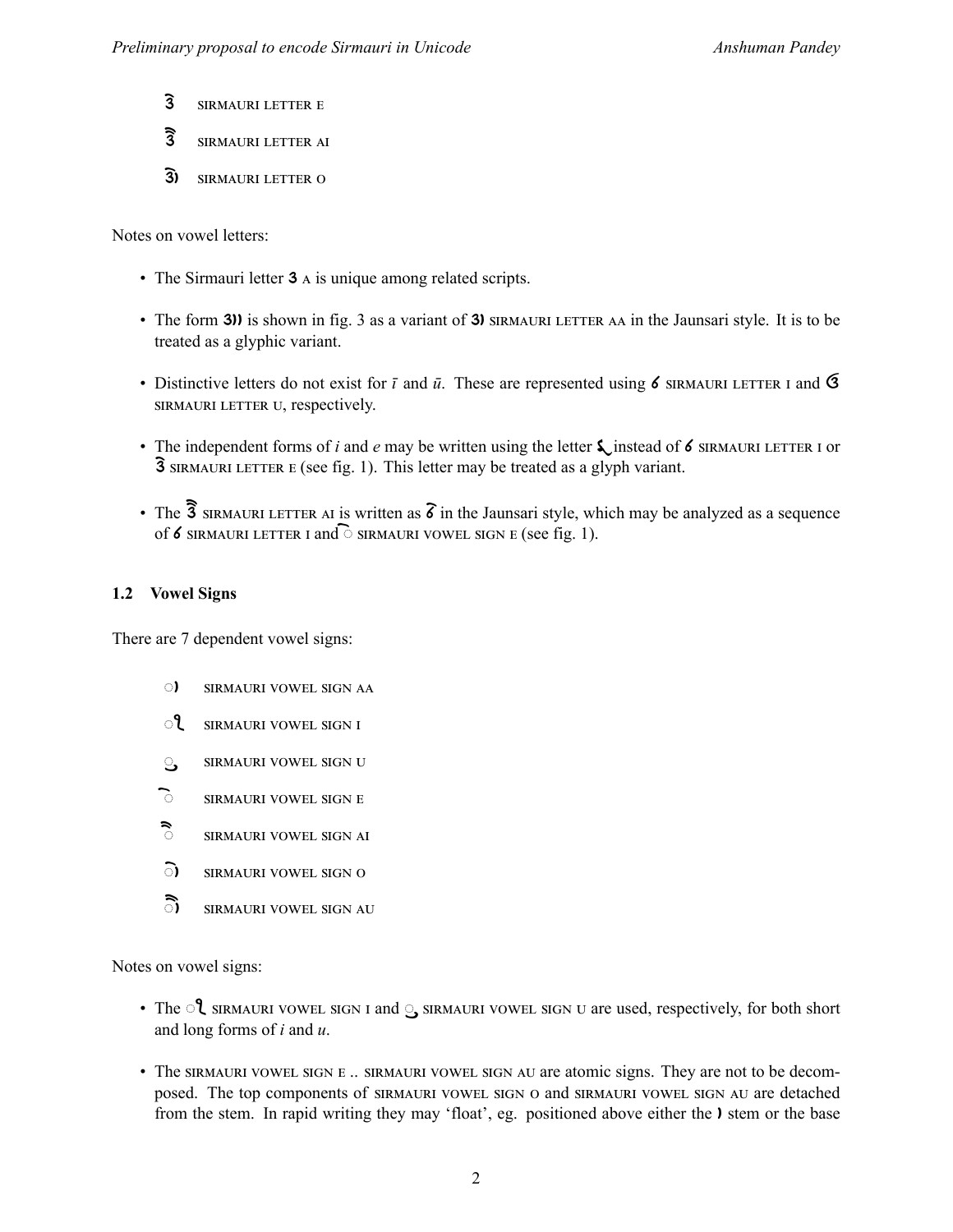letter. In formal typography they should be positioned above the stem. Similarly, SIRMAURI VOWEL SIGN E and SIRMAURI VOWEL SIGN AI should be positioned at the right edge of the base letter.

## **1.3 Consonants**

There are 28 consonant letters:

- X SIRMAURI LETTER KA
- **V SIRMAURI LETTER KHA**
- **J)** SIRMAURI LETTER GA
- $\omega$ <sup>o</sup> SIRMAURI LETTER GHA
- Y SIRMAURI LETTER CA
- ඌංඋආൺඎඋං අൾඍඍൾඋ ർඁൺ
- **、 SIRMAURI LETTER JA**
- UL SIRMAURI LETTER JHA
- ሪ SIRMAURI LETTER TTA
- **6** SIRMAURI LETTER TTHA
- S SIRMAURI LETTER DDA
- **ኒዩ** SIRMAURI LETTER DDHA
- )) SIRMAURI LETTER NNA
- ከ SIRMAURI LETTER TA
- $\mathbfcal{V}$  SIRMAURI LETTER THA
- ይ SIRMAURI LETTER DA
- හං SIRMAURI LETTER DHA
- $\boldsymbol{O}$  SIRMAURI LETTER NA
- ඌංඋආൺඎඋං අൾඍඍൾඋ ඉൺ
- **ካ** SIRMAURI LETTER PHA
- 07 SIRMAURI LETTER BA
- **ዖ** SIRMAURI LETTER BHA
- ን SIRMAURI LETTER MA
- ሂ SIRMAURI LETTER YA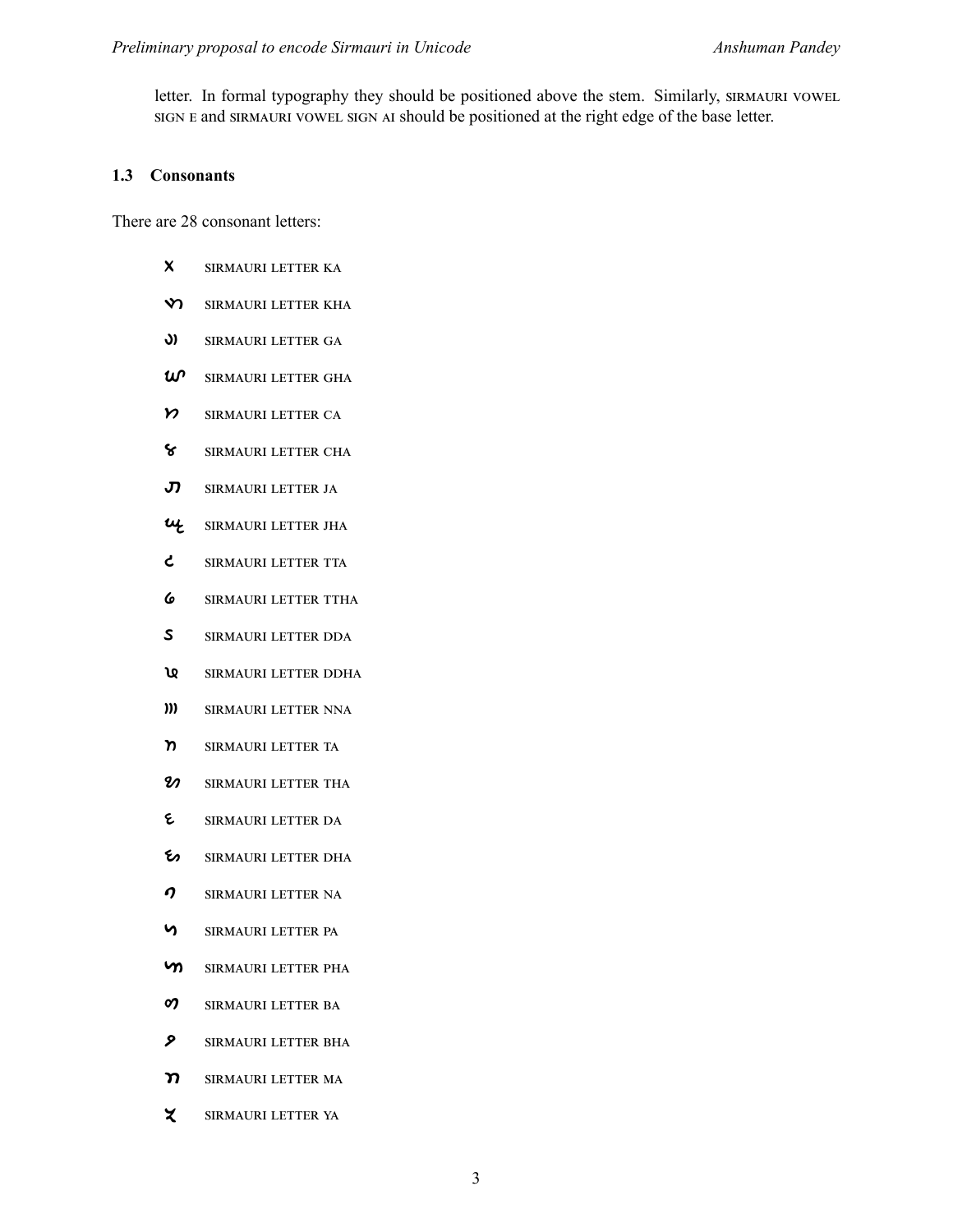- $\gamma$  SIRMAURI LETTER RA
- $m$  SIRMAURI LETTER LA
- S SIRMAURI LETTER SA
- E SIRMAURI LETTER HA

Notes on consonants:

- The SIRMAURI LETTER KHA is written as  $\omega$  instead of  $\omega$  in the Jaunsari style. This form is to be treated as a glyphic variant.
- The representative shape of  $\mathcal{U}_2$  sing single left is based upon the Jaunsari form. In the proper Sirmauri style *jha* is not distinguished from  $\sigma$  SIRMAURI LETTER JA.
- The retroflex flap *ra* is represented by writing *v* SIRMAURI SIGN NUKTA with **S** SIRMAURI LETTER DDA, eg.  $\mathsf{S}$ .
- The representative shape of the **W** SIRMAURI LETTER NNA is based upon the Jaunsari form. In the proper Sirmauri style *na* is not distinguished from  $\sigma$  SIRMAURI LETTER NA.
- The SIRMAURI LETTER THA is written as  $\omega$  instead of  $\omega$  in the Jaunsari style.
- The consonant *va* is written as  $\mathcal{O}$ , which to be produced using the sequence  $\mathcal{O}$  sigmatured Lettler BA + ୍ SIRMAURI SIGN NUKTA.
- The nasal letters *na* and *ña* (and *na* in proper Sirmauri) are represented using  $\sigma$  SIRMAURI LETTER NA.
- The consonant *śa* assimilates with *sa* in the Pahari languages and is written using **S** SIRMAURI LETTER SA. It may be represented as  $\zeta$ , which is to be produced using the sequence  $\mathcal{O}$  SIRMAURI LETTER BA + ୍ତ SIRMAURI SIGN NUKTA.
- The consonant *şa* assimilates with *kha* in Pahari, therefore it is often represented using  $\mathbf{\hat{y}}$  sin SIRMAURI LETTER KHA.

## **1.4 Various signs**

- $\cdot$  SIRMAURI SIGN ANUSVARA
- ୍ SIRMAURI SIGN NUKTA
- ୍ SIRMAURI SIGN VIRAMA

The © SIRMAURI SIGN ANUSVARA is used for indicating nasalization.

The  $\circ$  sirmauri sign nukta is used for extending the consonant repertoire to represent a sound that does not have a distinctive letter in the script.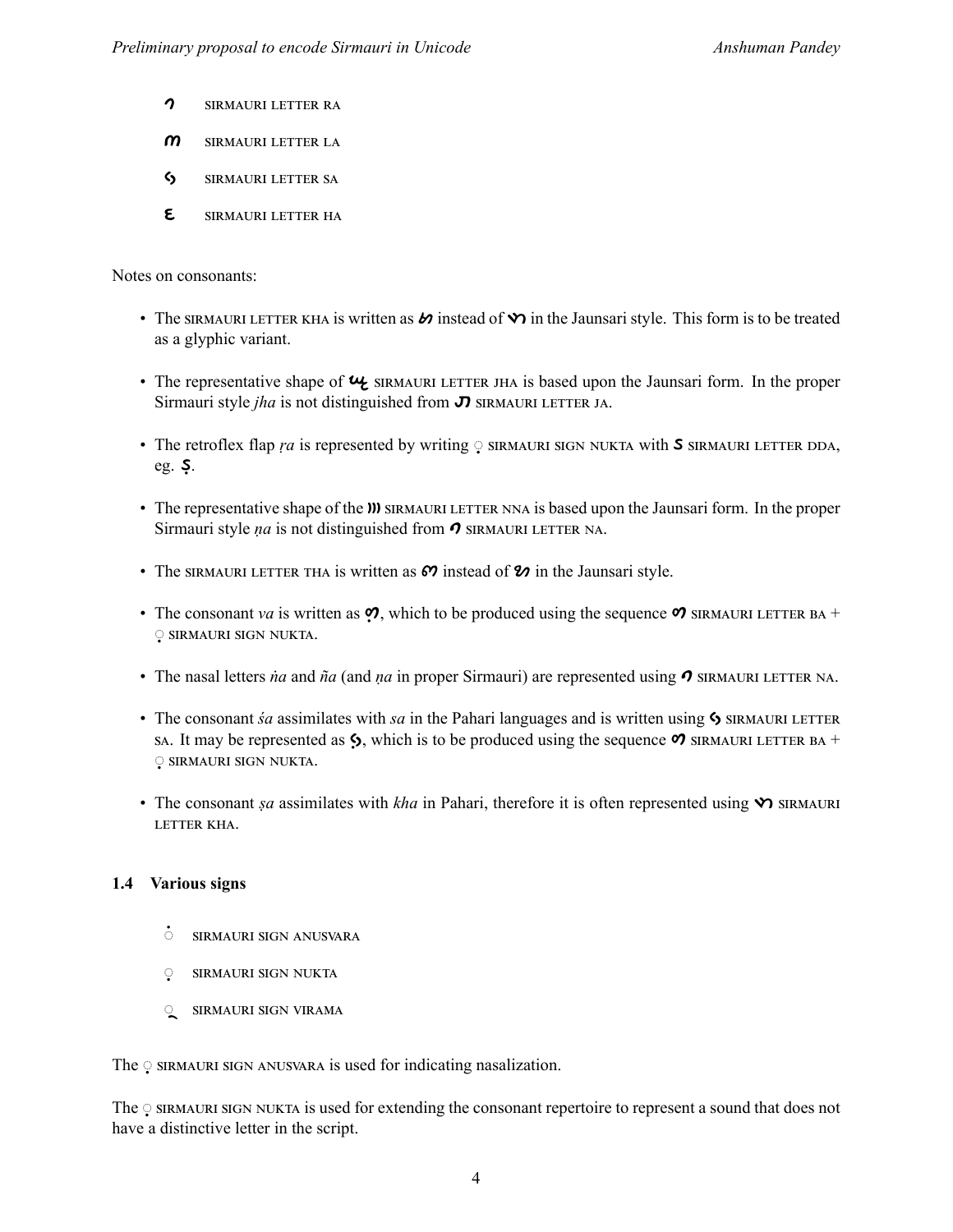A *virāma* is not attested for Sirmauri in the materials from the *Linguistic Survey of India*. However, the ◌ඌංඋආൺඎඋං ඌංඇ ඏංඋൺආൺ has been added to the tentative repertoire as it may be needed for indicating the absence of the inherent vowel in a consonant letter.

## **2 References**

- Grierson, George A. 1916a. *The Linguistic Survey of India*. Vol. IX. Indo-Aryan Family. Central Group. Part I. Specimens of Western Hindī and Pañjābī. Calcutta: Office of the Superintendent of Government Printing, India.
	- ———. 1916b. *The Linguistic Survey of India*. Vol. IX. Indo-Aryan Family. Central Group. Part IV. Specimens of Pahāṛī Languages and Gujuri. Calcutta: Office of the Superintendent of Government Printing, India.
- Jensen, Hans. 1969. *Die Schrift: In Vergangenheit und Gegenwart*. Reprint der 3. Auflage. Berlin: Deutscher Verlag der Wissenschaften.
- Pandey, Anshuman. 2009. "Proposal to Encode the Takri Script in ISO/IEC 10646" (L2/09-424). http://www.unicode.org/L2/L2009/09424-takri.pdf

## **3 Acknowledgments**

This project was made possible in part by a grant from the U.S. National Endowment for the Humanities, which funded the Universal Scripts Project (part of the Script Encoding Initiative at UC Berkeley). Any views, findings, conclusions or recommendations expressed in this publication do not necessarily reflect those of the National Endowment of the Humanities.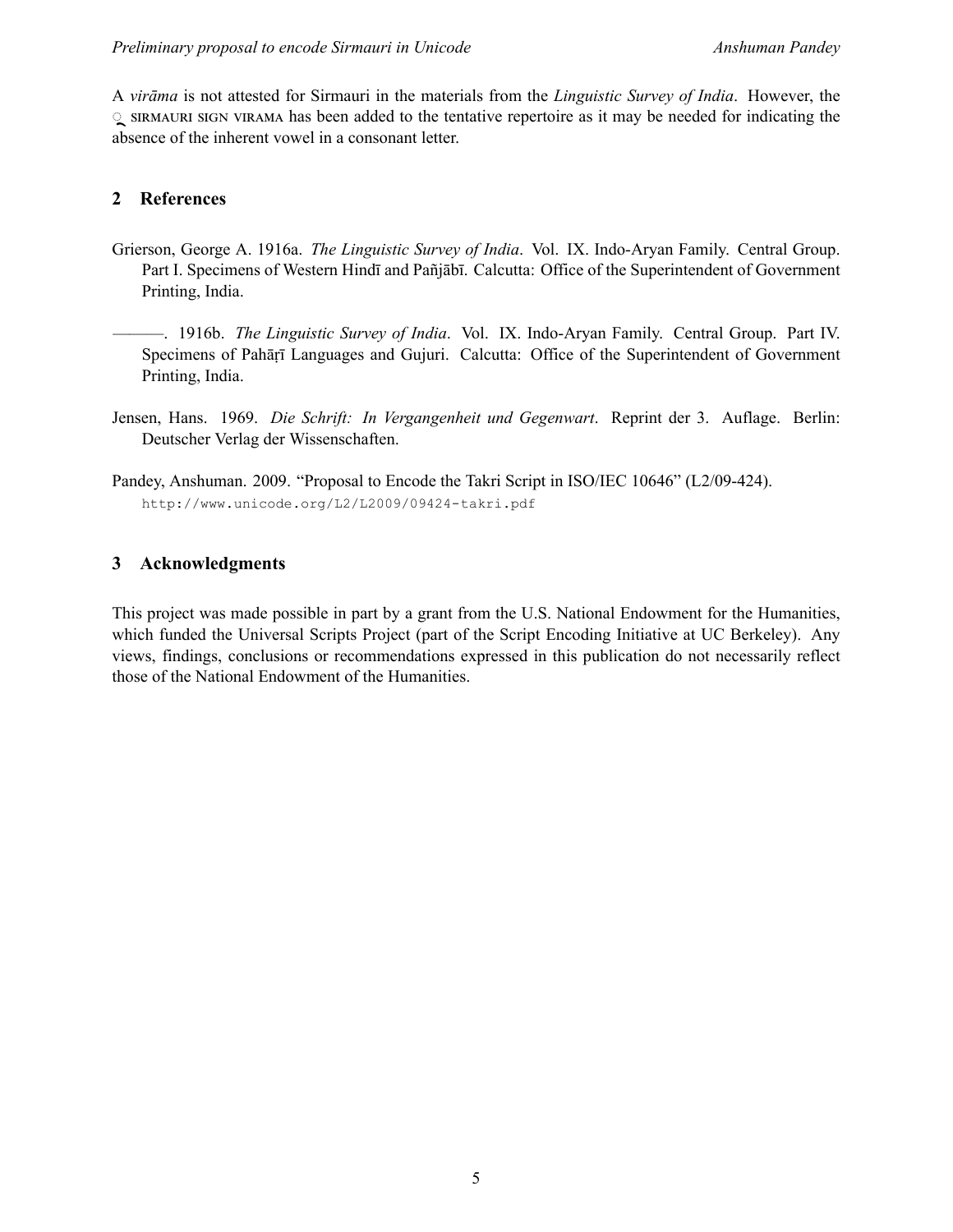## **11850 Sirmauri 1188F**

|                         |                                     | 1185 1186 1187 1188 |                           |                       |  |  |
|-------------------------|-------------------------------------|---------------------|---------------------------|-----------------------|--|--|
| $\overline{0}$          | 3                                   | ų                   | ກ                         | Ŏ                     |  |  |
|                         | 11850                               | 11860               | 11870                     | 11880                 |  |  |
| $\mathbf{1}$            | 3)<br>11851                         |                     | Z<br>11871                | $\mathbb{C}$<br>11881 |  |  |
| $\overline{\mathbf{c}}$ | 6                                   | と                   | $\boldsymbol{\gamma}$     | $\mathbb{Q}$<br>11882 |  |  |
| 3                       | 11852<br>$\overline{\mathcal{G}}$   | 11862<br>6          | 11872<br>$\boldsymbol{m}$ |                       |  |  |
| 4                       | 11853<br>$\overline{3}$             | 11863<br>S          | 11873                     |                       |  |  |
|                         | 11854                               | 11864               |                           |                       |  |  |
| 5                       | $\widehat{\mathfrak{Z}}$<br>11855   | Q<br>11865          |                           |                       |  |  |
| 6                       | $\overline{3}$                      | )))                 |                           |                       |  |  |
| 7                       | 11856<br><u> Ti</u>                 | 11866<br>η          | $\bm{\zeta}$              |                       |  |  |
| 8                       | 11857<br>X                          | 11867<br>U)         | 11877<br>٤                |                       |  |  |
| 9                       | 11858<br>V                          | 11868<br>દ          | 11878<br>ා                |                       |  |  |
|                         | 11859                               | 11869               | 11879                     |                       |  |  |
| A                       | J)<br>1185A                         | ひ<br>1186A          | ႃႝ<br>1187A               |                       |  |  |
| B                       | ம்<br>1185B                         | ŋ<br>1186B          | $\bigcirc$<br>1187B       |                       |  |  |
| $\mathsf{C}$            |                                     | Λ                   | $\langle \cdot \rangle$   |                       |  |  |
|                         |                                     | 1186C               | 1187C                     |                       |  |  |
| D                       | $\boldsymbol{\mathcal{V}}$<br>1185D | უ<br>1186D          | ै<br>1187D                |                       |  |  |
| E                       | ४                                   | တု                  | ා                         |                       |  |  |
|                         | 1185E                               | 1186E               | 1187E                     |                       |  |  |
| F                       | Л                                   | ୨                   | ≂<br>ා)                   |                       |  |  |
|                         | 1185F                               | 1186F               | 1187F                     |                       |  |  |

# **Independent vowels**

| 11850<br>11851<br>11852<br>11853<br>11854<br>11855<br>11856<br>11857 | 3<br>3)<br>6<br>ઉ<br><b>زن</b><br>3<br>3)<br>3) | <b>SIRMAURI LETTER A</b><br><b>SIRMAURI LETTER AA</b><br><b>SIRMAURI LETTER I</b><br>SIRMAURI LETTER U<br><b>SIRMAURI LETTER E</b><br>SIRMAURI LETTER AI<br>SIRMAURI LETTER O<br>SIRMAURI LETTER AU |
|----------------------------------------------------------------------|-------------------------------------------------|-----------------------------------------------------------------------------------------------------------------------------------------------------------------------------------------------------|
|                                                                      |                                                 | Consonants                                                                                                                                                                                          |
| 11858                                                                | X                                               | SIRMAURI LETTER KA                                                                                                                                                                                  |
| 11859                                                                | ৵                                               | SIRMAURI LETTER KHA                                                                                                                                                                                 |
| 1185A                                                                | J)                                              | SIRMAURI LETTER GA                                                                                                                                                                                  |
| 1185B                                                                | w                                               | SIRMAURI LETTER GHA                                                                                                                                                                                 |
| 1185C                                                                | $\varnothing$                                   | <reserved></reserved>                                                                                                                                                                               |
| 1185D                                                                | n.                                              | SIRMAURI LETTER CA                                                                                                                                                                                  |
| 1185E<br>1185F                                                       | ૬<br>J                                          | SIRMAURI LETTER CHA                                                                                                                                                                                 |
| 11860                                                                | ų                                               | SIRMAURI LETTER JA<br>SIRMAURI LETTER JHA                                                                                                                                                           |
| 11861                                                                | $\varnothing$                                   | <reserved></reserved>                                                                                                                                                                               |
| 11862                                                                | ረ                                               | <b>SIRMAURI LETTER TTA</b>                                                                                                                                                                          |
| 11863                                                                | 6                                               | SIRMAURI LETTER TTHA                                                                                                                                                                                |
| 11864                                                                | s.                                              | SIRMAURI LETTER DDA                                                                                                                                                                                 |
| 11865                                                                | ທະ                                              | SIRMAURI LETTER DDHA                                                                                                                                                                                |
| 11866                                                                | )))                                             | SIRMAURI LETTER NNA                                                                                                                                                                                 |
| 11867                                                                | 'n                                              | SIRMAURI LETTER TA                                                                                                                                                                                  |
| 11868                                                                | M                                               | SIRMAURI LETTER THA                                                                                                                                                                                 |
| 11869                                                                | ٤                                               | SIRMAURI LETTER DA                                                                                                                                                                                  |
| 1186A                                                                | یح                                              | SIRMAURI LETTER DHA                                                                                                                                                                                 |
| 1186B                                                                | ŋ                                               | SIRMAURI LETTER NA                                                                                                                                                                                  |
| 1186C                                                                | n                                               | SIRMAURI LETTER PA                                                                                                                                                                                  |
| 1186D                                                                | m                                               | SIRMAURI LETTER PHA                                                                                                                                                                                 |
| 1186E                                                                | 0)                                              | <b>SIRMAURI LETTER BA</b>                                                                                                                                                                           |
| 1186F                                                                | ۶                                               | SIRMAURI LETTER BHA                                                                                                                                                                                 |
| 11870                                                                | ກ                                               | SIRMAURI LETTER MA                                                                                                                                                                                  |
| 11871                                                                | z                                               | <b>SIRMAURI LETTER YA</b>                                                                                                                                                                           |
| 11872<br>11873                                                       | 1                                               | SIRMAURI LETTER RA                                                                                                                                                                                  |
| 11874                                                                | m<br>$\varnothing$                              | SIRMAURI LETTER LA<br><reserved></reserved>                                                                                                                                                         |
| 11875                                                                |                                                 | <reserved></reserved>                                                                                                                                                                               |
| 11876                                                                |                                                 | <reserved></reserved>                                                                                                                                                                               |
| 11877                                                                | ς,                                              | SIRMAURI LETTER SA                                                                                                                                                                                  |
| 11878                                                                | Ë                                               | <b>SIRMAURI LETTER HA</b>                                                                                                                                                                           |
|                                                                      |                                                 |                                                                                                                                                                                                     |
|                                                                      |                                                 | <b>Dependent vowel signs</b>                                                                                                                                                                        |
| 11879                                                                |                                                 | <b>3) SIRMAURI VOWEL SIGN AA</b>                                                                                                                                                                    |
| 1187A                                                                |                                                 | ी SIRMAURI VOWEL SIGN I                                                                                                                                                                             |
| 1187B                                                                | 9,                                              | SIRMAURI VOWEL SIGN U                                                                                                                                                                               |

### 1187C  $\degree$  SIRMAURI VOWEL SIGN E 1187D **6** SIRMAURI VOWEL SIGN AI

- 1187E **the SI**RMAURI VOWEL SIGN O
- 1187F  **SIRMAURI VOWEL SIGN AU**

## **Various signs**

- 11881 \$ SIRMAURI SIGN NUKTA
- 11882 SIRMAURI SIGN VIRAMA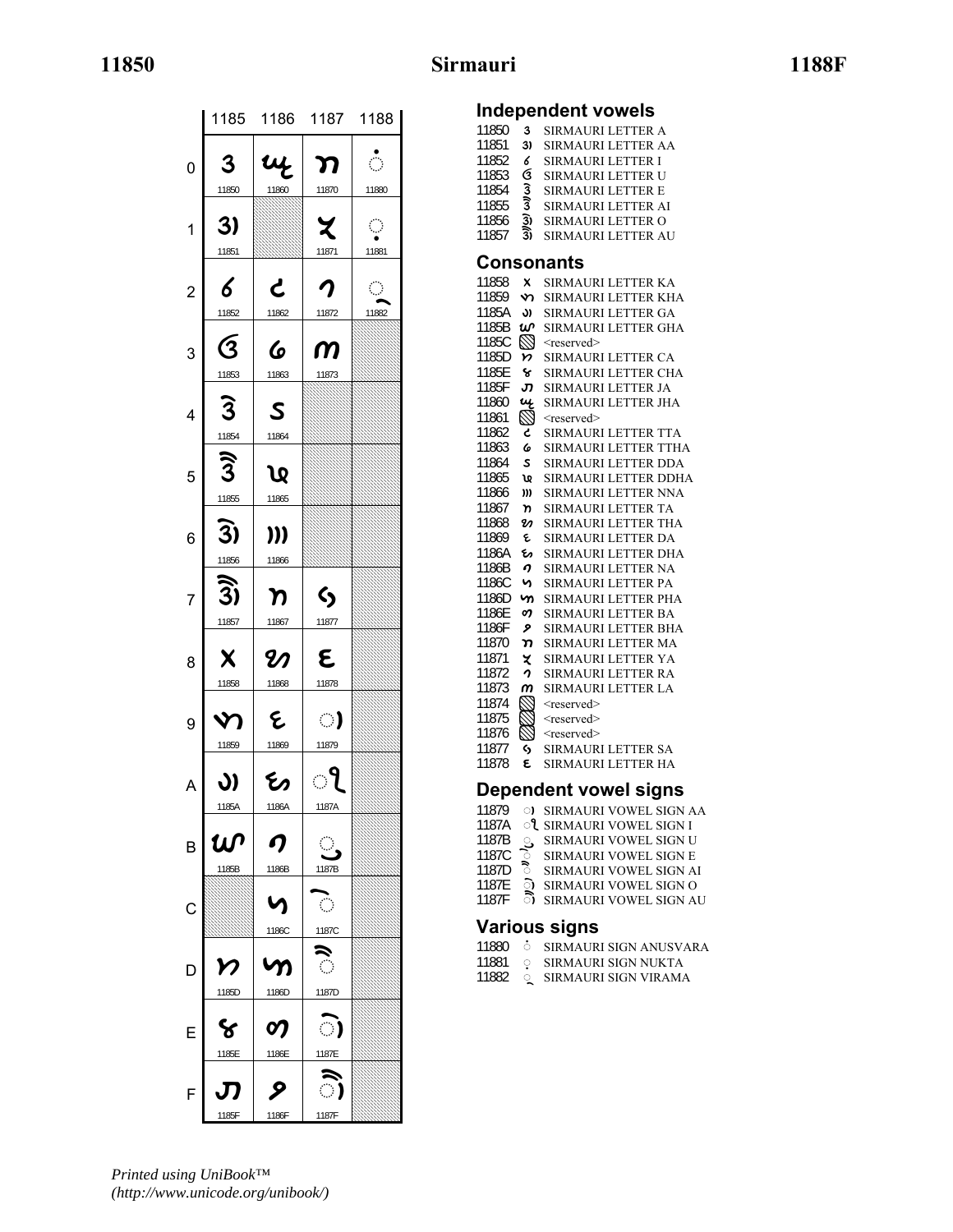|                 | The Sirmauri Alphabet.     |                     |                  |  |
|-----------------|----------------------------|---------------------|------------------|--|
| a,              | $\boldsymbol{3}$           | da                  |                  |  |
| ã               | 3)                         | dha                 |                  |  |
| i, ī & š        | for <b>s</b><br>G          | na                  | もひの              |  |
| u & ū           |                            | pa                  | $\mathbf{v}$     |  |
| ê               | $\mathfrak{Z}$ or          | pha                 | ln               |  |
| ai              | $\mathcal{E}$              | $_{ba}$             | $\mathcal{O}$    |  |
| δ&δ             | لون محمد<br>المجمع         | bha                 | ዖ                |  |
| uu              |                            | $\mathbf{m}{\bf a}$ | $\boldsymbol{n}$ |  |
| ka              |                            | ya                  | X                |  |
| kha             | $\mathbf{v}$               | ra                  |                  |  |
| ga.             | <u>(င</u>                  | la                  |                  |  |
| gha             |                            | wa                  | ののら              |  |
| $_{\text{cha}}$ | w<br>n<br>Y                | śa                  |                  |  |
| chha            |                            | $_{\rm abs}$        | Y                |  |
| ja.             | $\boldsymbol{\mathcal{D}}$ | 88                  | S<br>E           |  |
| jha             | JI                         | ha                  |                  |  |
| ţa              | بع                         | kš                  | X)               |  |
| tha             | $\boldsymbol{\phi}$        | ki, ki              |                  |  |
| dа              | $\mathcal{S}_{0}$          | ku, kū              |                  |  |
| dha             | <b>U</b>                   | ke, kê              |                  |  |
| ņa              |                            | kai                 |                  |  |
| ta              | のわめ                        | ko, kõ              | こくどくどう           |  |
| tha             |                            | kau                 |                  |  |

.<br>- Ginnerma Alabebet  $\overline{a}$ 

Figure 1: Chart of the Sirmauri form of Takri (from Grierson 1916b: 459).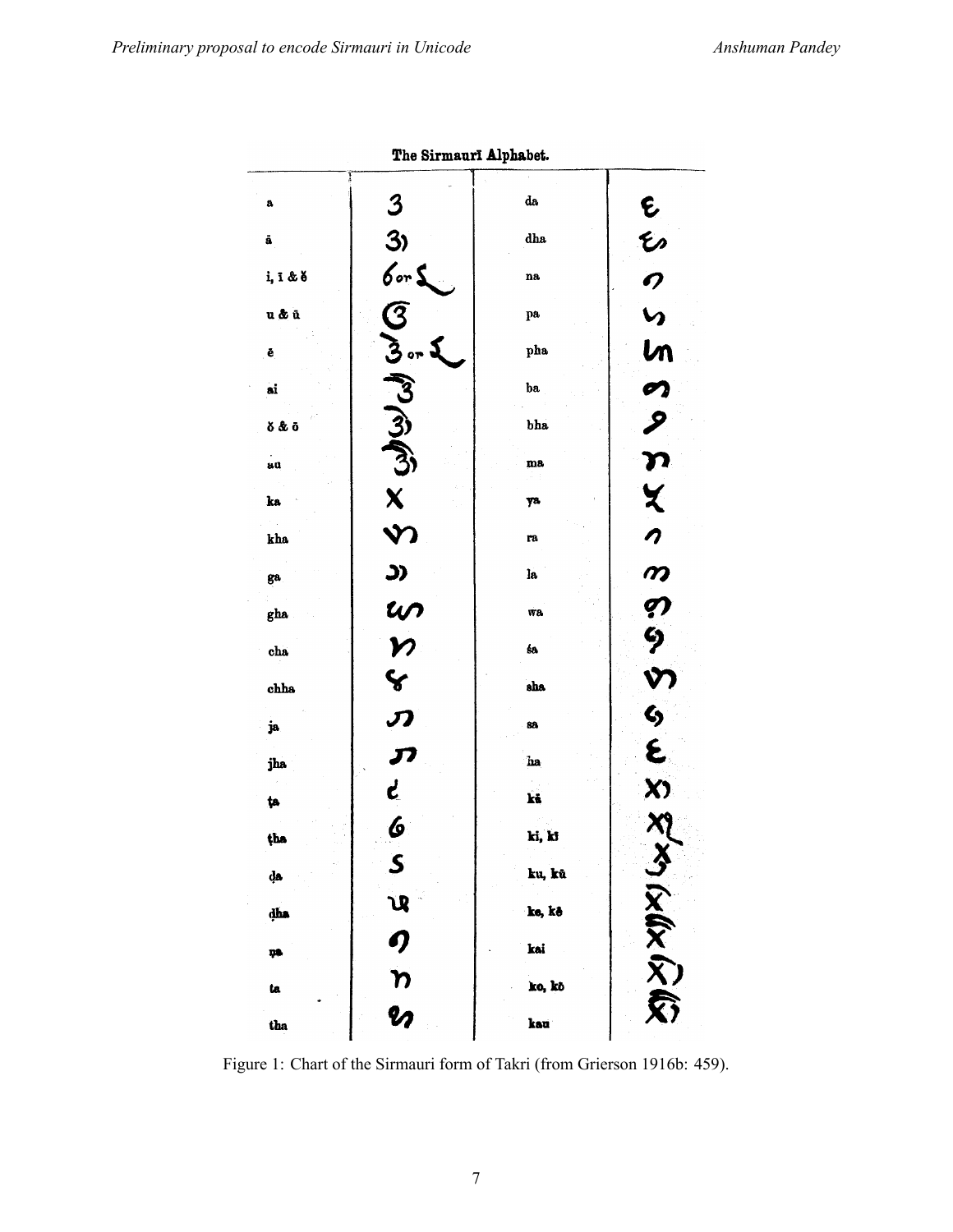### WESTERN PAHĀRĪ (SIRMAURĪ).

DHARTHI DIALECT.

**SPECIMEN 1.** 

 $3x8$   $\overrightarrow{3}$  $x$  $\overline{n}$ s de suid ang in dime  $any$  ma mas  $\varepsilon$ 100 mm  $\varepsilon$  " ทิศโน ทอดอุบิร ยอด ดำระยุยุง "  $\overrightarrow{2133}$  eq  $\overrightarrow{a}$  vives xings  $\overrightarrow{a}12$  3140)  $\omega(s)$   $\epsilon(s)$   $\omega$   $\omega$   $\epsilon$   $\omega$   $\omega$  $\frac{1}{2}$ sinon "Ein 31401 mm 81681514 ์กา งางคน ยานา " ภิวิอา เวากา ภาค  $m \,$ uv (2)2)  $\overline{n}$   $\overline{n}$   $\overline{n}$   $\overline{n}$   $\overline{y}$   $\overline{y}$   $\overline{z}$   $\overline{y}$   $\overline{z}$   $\overline{y}$   $\overline{z}$   $\overline{y}$  $\widehat{u}(s)$   $\xi(n)$   $\widehat{u}(s)$   $\widehat{m}(n)$   $\xi(s)$  $\ln 2$   $\epsilon$   $\widehat{c_3}$ ,  $\widehat{a}$   $\ast 9$   $\widehat{3}$   $\widehat{7}$   $\widehat{7}$   $\widehat{7}$   $\widehat{8}$   $\widehat{1}$   $\widehat{1}$   $\widehat{2}$   $\ast 9$   $\widehat{1}$ คิดิ์ คาราร " กิดริ กิตร ดางเรายา

Figure 2: Specimen of the Sirmauri form of Takri (from Grierson 1916b: 468).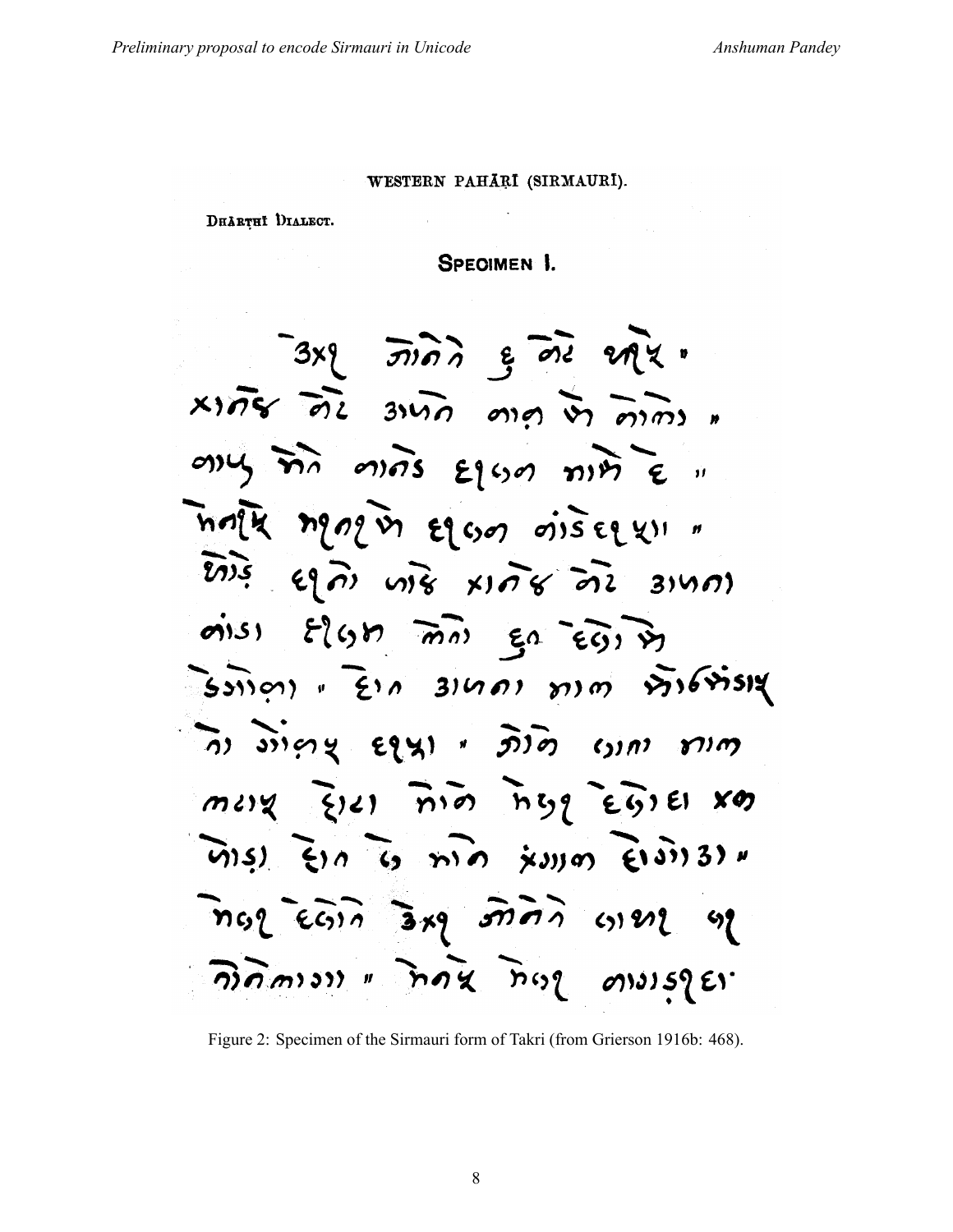| $\overline{\mathbf{z}}$ | a                     | $\widehat{x}$ , $\widehat{x}$           | kau            | ઌ                                 | tha         |
|-------------------------|-----------------------|-----------------------------------------|----------------|-----------------------------------|-------------|
| 31, 311                 | ā                     |                                         | kã             | $\overline{\mathbf{v}}$           | da          |
| 6                       | i                     | $\mathbf{y}$                            | $\mathbf{ka}$  | $\tilde{\mathbf{r}}$              | dha         |
| 6                       | ĩ                     | $\overline{\mathbf{z}}$                 | kha            | s)                                | na          |
| $\mathbf{C}$            | ü                     | $\mathcal{F}$                           | $_{\rm ga}$    | Ŋ                                 | pa          |
| $\mathbf{C}$            | $\tilde{\mathbf{u}}$  | Ý)                                      | gha            | り                                 | pha         |
| $\bullet$               | ĕ, ē                  |                                         | na.            | O)                                | ba          |
|                         | ai                    | $\mathbf{v}$                            | $_{\rm cha}$   | $\overline{\mathcal{C}}$          | bha         |
| くらる                     | $\delta$ , $\delta$   | $\boldsymbol{\mathscr{C}}$              | chha           | <b>S</b>                          | $_{\rm ma}$ |
|                         | au                    |                                         | ja             | $\check{\mathbf{X}}$              | ya          |
| $\ddot{\phantom{0}}$    | $\tilde{\phantom{a}}$ | $\frac{3}{4}$                           | jha            | $\boldsymbol{\lambda}$            | ra          |
| $\times$                | ka                    |                                         | ña             | M                                 | l <b>a</b>  |
| $\overline{p}$          | kü                    |                                         | $t_{3}$        | Ø                                 | wa          |
|                         | ki                    | $\mathcal{L}$                           | tha            | U                                 | śa          |
|                         | kĩ                    | $\lambda$<br>$\boldsymbol{\mathcal{E}}$ | da             | $\cancel{\beta}$                  | sha         |
| そうりょう                   | ku                    | $\epsilon$                              | ŗa             | UJ                                | Så.         |
|                         | kū.                   | U                                       | dha            | $\boldsymbol{\acute{\mathrm{e}}}$ | ha          |
|                         | kë, kë                | $\mathcal{L}$                           | rha            |                                   |             |
| is esta                 | kai                   | $\overline{v}$                          | $\mathbf{p}$ a |                                   |             |
|                         | kŏ, kō                | $\mathcal{V}$                           | ta             |                                   |             |
|                         |                       |                                         |                |                                   |             |

**JAUNSĀRĪ (SIRMAURĪ) ALPHARET** 

When used before consonants of their own class, nasals are, as usual, represented by Anusvara (-). As  $\vec{n}$  and  $\vec{n}$  occur only in this position, they have no special character

Figure 3: Chart of the Jaunsari form of Takri (from Grierson 1916b: 384).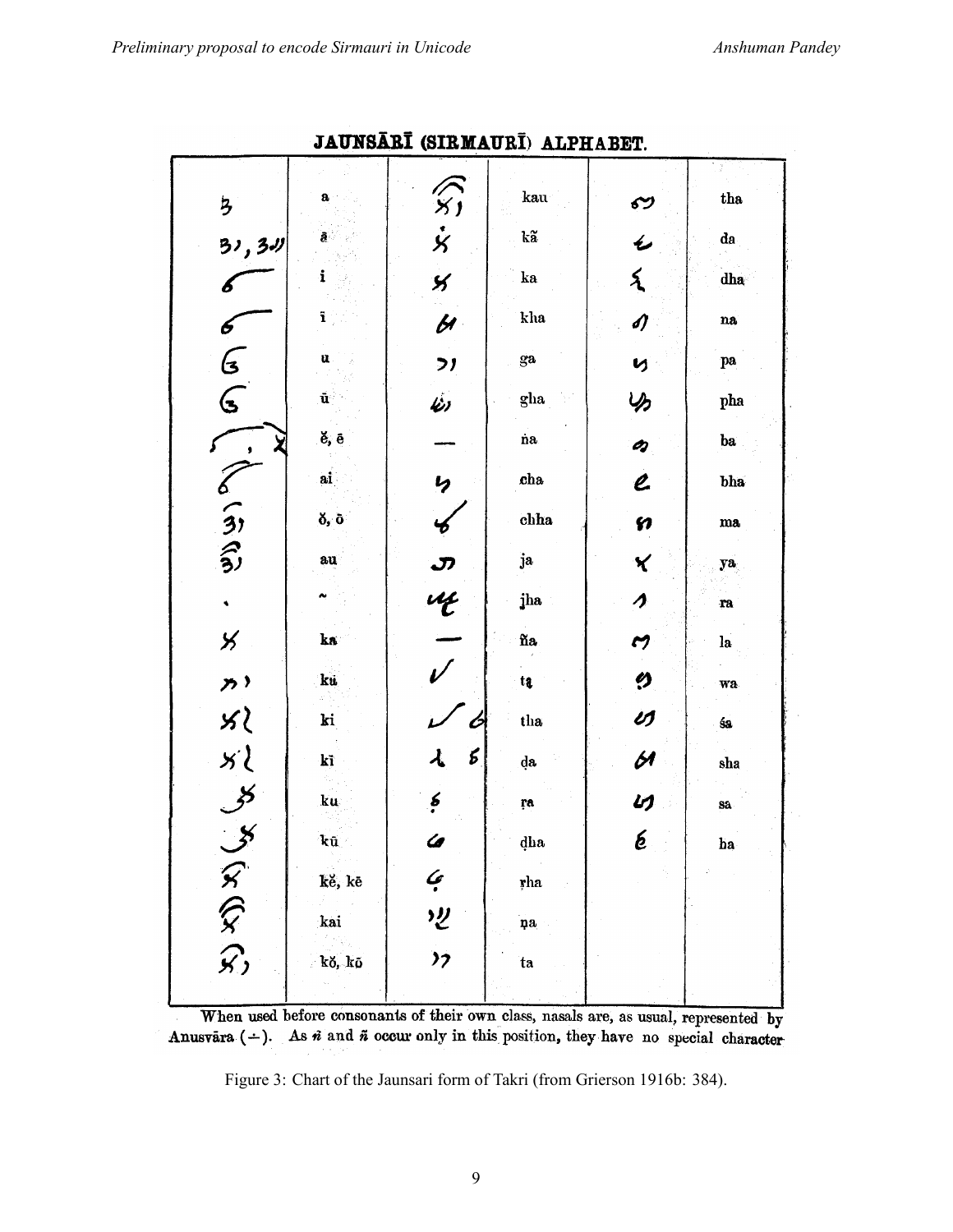## WESTERN PAHÄRI (JAUNSÄRI).

STANDARD DIALECT.

DISTRICT DERA DUN.

**SPECIMEN 1.** مد لم تم وم الله الله الله المعلم الله المعلم الله الله الله على الله مع مع الله الله من الله على ال גוא זה של הרבות בני למצא ותואי לא לה למות הוא לא לא לא לא n(v) အ) x ( တော်) တဲ့ n နဲ့ တ ယ် ငေ င ကြဲ က ) နဲ့ ေ မွ က မွ န က သ x ) x ) x ( ) นิยม ทุกเสน เรียนเป็น เจ้ามา มา มา มีเมื่อได้ เรื่อง ทุกมาร์ ต่อ) ประวังที่ 6 ม. ทาง 30 ทุน 30 ม. ทาง พทาง ครั้งครรคร unnaen x(80) DEJEDIALEXXIEWSKEIDWLXIENONOUSDIS للدام الحالية في المحمد المحمد المحمد المحمد المحمد المحمد المحمد المحمد المحمد المحمد المحمد المحمد ขอญิงธ์เดอียร์เอง 3 เจ้า นี้เอางานะุ่ หย่าย ามเริ่มเองที่ยิดตัวที่ แล้วยุคครริดที่ทุ ทินทย์ของออกทุกษ์ รองทางออกเอง อาจ อาจ ออ ורקפל הלנטונט הלומי ומשמאלה לה ומונב חל מומות עוטות כלב נה बार के स्वास्त्र के रिश्व स्टिरिटेंट के स्वास्त्र का प्रदेश की प्रथ મે લાગુ રાજ્ય વિડિયા લા ભાગ આ તિહિલ્હા માટે હિને જો હિલ્હિલ  $\widetilde{\mathcal{B}}$  and  $\widetilde{\mathcal{B}}$  and  $\widetilde{\mathcal{B}}$  and  $\widetilde{\mathcal{B}}$  and  $\widetilde{\mathcal{B}}$  and  $\widetilde{\mathcal{B}}$ प्रस्तु के पाला है है बाम राम के बाद के बार से बाद में हैं। बाद से पाला रेड गिरामाना के राज राम राम के बारी है। अपने राज्य स्टेट रे מוצוצו אות וונמיות בנקבן מנוצ בוות ומי מת ואי

Figure 4: Specimen of the Jaunsari form of Takri (from Grierson 1916b: 401).